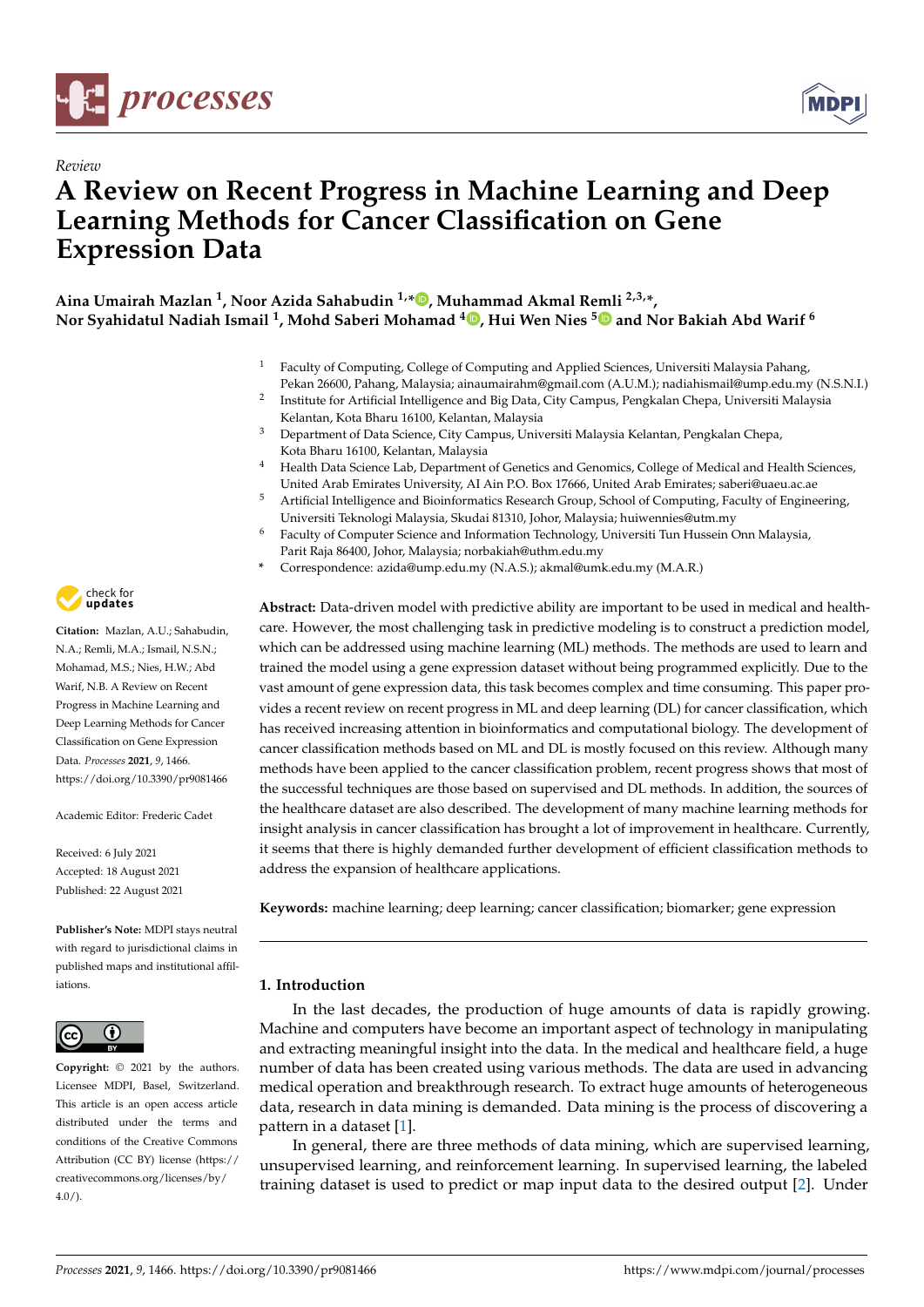unsupervised learning, by contrast, no labeled data are given, and the learning algorithm is used to find the meaningful pattern and data distribution, such as clustering. Therefore, the learning model is responsible for identifying patterns or discovering the classes of the data input. In supervised learning, this procedure can be considered a classification problem [\[3\]](#page-9-2). The classification task involves a learning process in which the data are categorized into a variety of classes. In unsupervised learning, clustering is a common task where the categories or clusters are searched to describe the data distributions. This approach can be used as a preprocessing task for feature selection.

This paper mainly focuses on discovering recent developments of machine learning (ML) and deep learning (DL) methods for cancer classification. The growth of healthcare data availability and advancement of data analytic tools have led to the enhancement of ML and DL applications in healthcare  $[4]$ . ML and DL have shown significant breakthroughs in solving a wide range of scientific problems [\[5\]](#page-9-4). In healthcare, AI offers a wide range of applications, including data management, drug research, disease prediction, and design of treatment [\[6\]](#page-9-5).

## **2. Recent Reviews of Artificial Intelligence Application in Healthcare**

Several review papers have been conducted to show the potentials, trends, and future direction of ML and DL applications in genetics, genomics, bioinformatics, and multiomics studies [\[7–](#page-9-6)[16\]](#page-10-0). The significant outcomes of these work mostly contributed to the cancer research field. One review has been conducted to analyze the machine learning applications applied in the genome sequencing data. This caters to the annotation of sequence elements and epigenetic as well as other omics data. The future challenge of machine learning techniques based on supervised, semi-supervised, and unsupervised are also discussed. The authors provided recommendations and guidelines in assisting the best machine learning methods to be used in the analysis of genetic and genomic data [\[7\]](#page-9-6).

Other reviews and research focused on specific types of cancer, such as prostate cancer [\[9,](#page-9-7)[17\]](#page-10-1) and epigenetics [\[12\]](#page-9-8). The authors reviewed the potential application and machine learning algorithms to be used in prostate cancer and analyzed epigenetics data, respectively. Single-cell RNA sequencing (scRNA-seq) is one of the recent breakthroughs of the large-scale transcriptome profiling of individual single cells in a cell population. The core analysis of the scRNA-seq is to cluster single cells to detect cell subtypes and draw the networks based on the relationships among cells. Unsupervised learning based on clustering such as k-means is reviewed to cluster the scRNA-seq [\[10\]](#page-9-9). Work in [\[11\]](#page-9-10) reviews both clustering and classification methods to measure similarity between scRNA-seq. The authors discuss machine learning and integrated methods and a description of scRNA-seq data.

The combination and fusions of different multi-omics workflow on a single cell level are presented in [\[13\]](#page-10-2). The authors discussed how the use of multi-omics workflows could be used to examine cell phenotype and dynamic changes in a metabolomic state. This can accelerate biomarker discovery based on a machine learning approach. A recent study has summarized the important machine learning application and tools in different types of medicine and healthcare. The work also addressed the future directions and challenges in applying ML and automated tools [\[14\]](#page-10-3). Another advancement in this field is medical physics. The work in [\[15\]](#page-10-4) demonstrated the initiative to accelerate the research of AI application of physics applied to healthcare, which is also referred to as medical physics.

## **3. Application of Artificial Intelligence in Modern Healthcare**

AI is a branch of computer science discipline that is making significant progress toward applications in various sectors. AI also refers to the development of intelligent computers that are trained to work and act in the same way as people do. AI was used for the growth and enhancement of a wide range of areas and sectors, particularly in healthcare, which allows the machine to learn the data and then make a prediction [\[18\]](#page-10-5). Machine learning techniques have been broadly utilized in many applications from assisting healthcare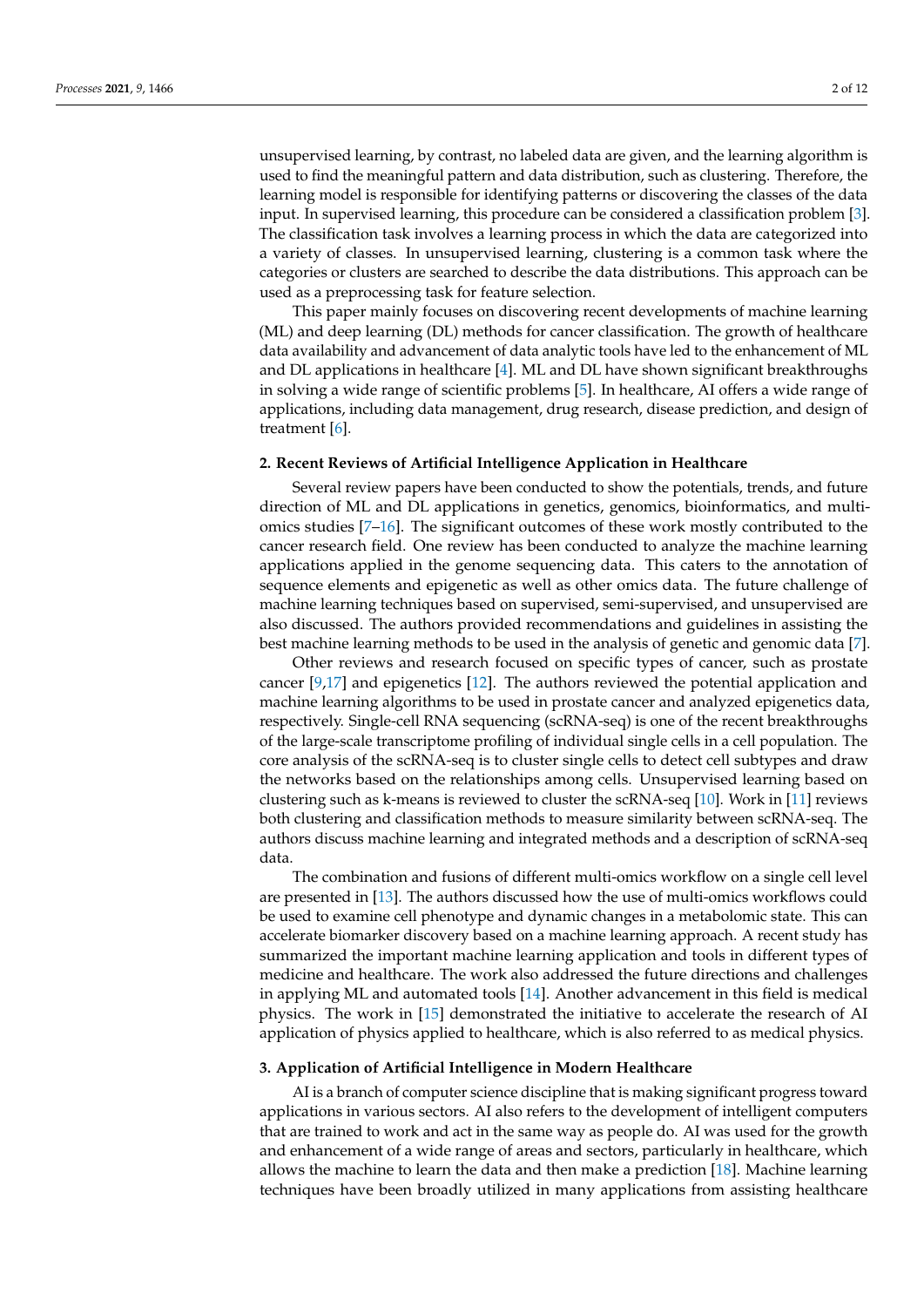practitioner tasks including MRI image recognition, genome data analysis, to scientific findings such as classification and prediction. Recent successful applications of AI in healthcare have been made possible by the increased availability of healthcare data and the fast development of big data analysis methods [\[4\]](#page-9-3).

The advancement of computational power has dramatically changed the landscape of cancer research. The early work back in 2000 has demonstrated the applicability and practicability of the artificial intelligence techniques in healthcare datasets [\[19\]](#page-10-6). The use of DNA microarray experiments has generated a large amount of data of gene expression measurements. The important task in gene expression data is to classify the samples into known categories. The data are valuable to be analyzed, finding the hidden pattern, and selecting informative features before building the machine learning model to determine cancer or normal tissue.

There are two types of feature selections in DNA microarray and gene expression data; filter and wrapper gene selection. The filter method is commonly used in the preprocessing step of the data. The step is independent of any AI algorithms. The informative features (we also called 'informative genes') are selected based on statistical approaches. The score from the statistical test such as Pearson's correlation, *t*-test, and ANOVA is used to filter the gene expression data. This can improve the accuracy of cancer classification. The wrapper gene selection, on the other hand, is the approach that uses a subset of features and trains the algorithm using that subset. It is based on the practitioner's inference to add or remove the feature from the subset. However, this method is computationally expensive and also reduced a search problem [\[20\]](#page-10-7). More state-of-arts reviews of feature selection techniques can be found in [\[21\]](#page-10-8).

Machine learning (ML) algorithms, such as the support vector machine (SVM), neural network (NN), and deep learning (DL), are the common popular algorithms used in solving ML problems [\[4\]](#page-9-3). AI may use advanced algorithms to learn features from a huge volume of healthcare data and then use insights obtained to help in clinical practice. The ability to learn and be self-correcting in machine learning can be used through boosting algorithms such as XGBoost or AdaBoost to enhance accuracy based on feedback. The boosting algorithm improves the accuracy using an iterative process until the strongest rule is fitted for test observation. Furthermore, an AI may help to reduce diagnostic and therapeutic mistakes in human clinical practice, which are unavoidable. There are two main types of ML techniques: unsupervised learning and supervised learning [\[22\]](#page-10-9). AI applications in healthcare commonly use supervised learning methods. In contrast, unsupervised learning is commonly applied for feature reduction or extraction, while supervised learning can be used for predictive modeling. Based on a previous study in [\[4\]](#page-9-3), the support vector machine (SVM) and neural networks (NN) were the most popular techniques in medical application.

## **4. Cancer Classification with Machine Learning Method**

In cancer diagnosis, the classification of a cancerous or non-cancerous gene in different types of cancer plays a vital role in drug discovery [\[23\]](#page-10-10). It is important to accurately predict different types of cancer and gene associated with cancer in order to provide better treatment for patients. Classification tasks using ML classifiers allow the machine to distinguish into multiple classes of the entire dataset based on the features correlated with them [\[3\]](#page-9-2). The input dataset that is fed into the ML model is normally in the form of numeric data (e.g., gene expression value) or in the form of images (e.g., MRI images) [\[24\]](#page-10-11).

In the study of cancer classification problems, there are many machine learning methods that have been widely applied. Supervised and unsupervised are now becoming the two often used methods in cancer classification [\[25\]](#page-10-12). Unsupervised methods discover the structure of the features of the sample, and one of the most common techniques is the K-means clustering [\[26](#page-10-13)[,27\]](#page-10-14). On the other hand, supervised learning is able to learn based on sample class information to minimize the loss function [\[28\]](#page-10-15). Supervised learning was used in the field of cancer classification successfully. Table [1](#page-3-0) displays recent development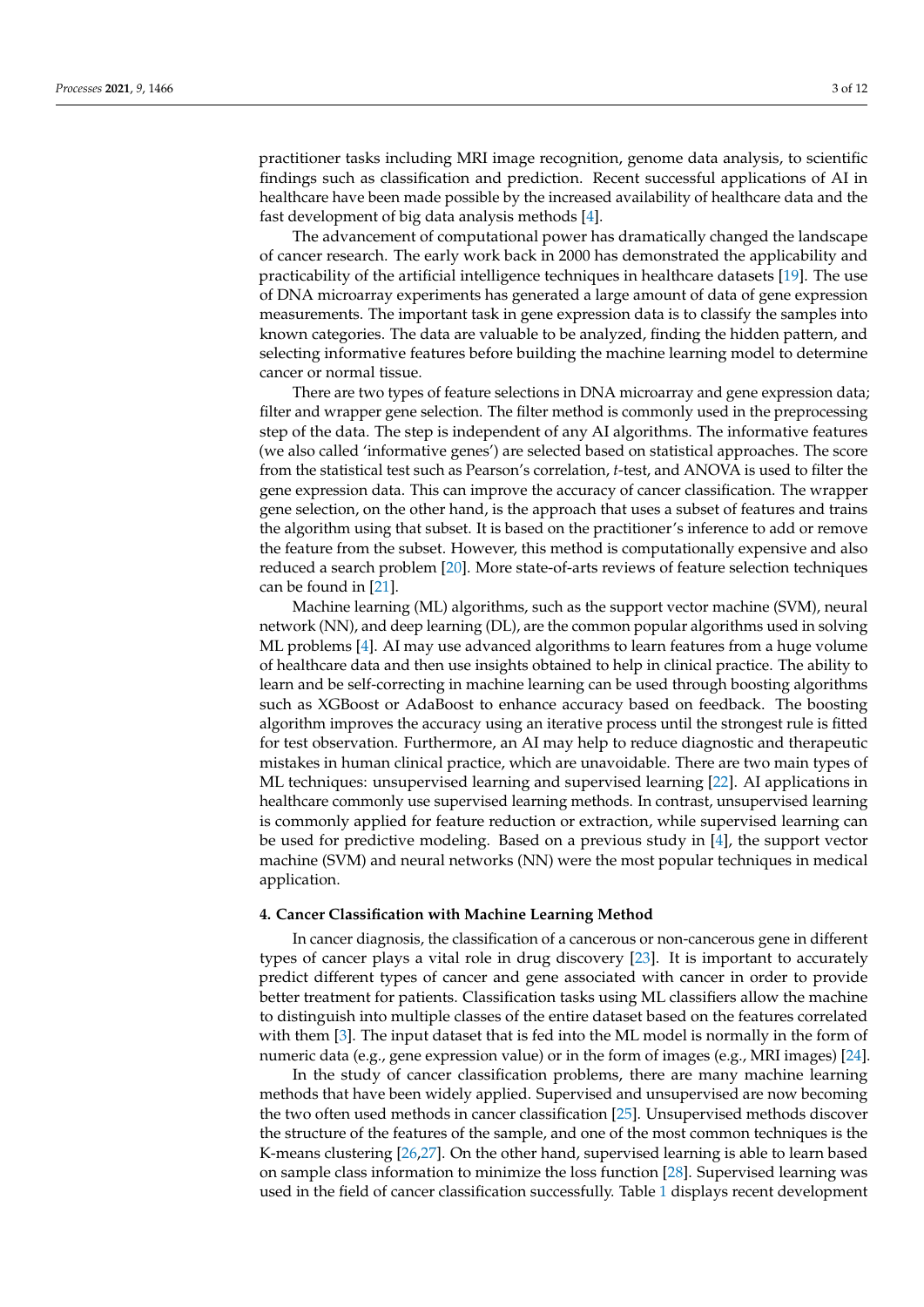relevant to ML methods used for cancer classification. Meanwhile, Table [2](#page-4-0) depicts the hybrid methods based on supervised and unsupervised learning in cancer classification.

<span id="page-3-0"></span>

| Classification<br>Method  | <b>Dataset</b>                                                      | Description of Ref.                                                                                                                                         | Ref.   | Advantages                                                                                                                         | Limitations                                                                                    |
|---------------------------|---------------------------------------------------------------------|-------------------------------------------------------------------------------------------------------------------------------------------------------------|--------|------------------------------------------------------------------------------------------------------------------------------------|------------------------------------------------------------------------------------------------|
| Support vector<br>machine | ALLAML, DLBCL,<br>Prostate Lung,<br>Lymphoma, MLL,<br>SRBCT, Stjude | Tumor classification<br>using support vector<br>machine and sparse<br>group lasso                                                                           | $[25]$ |                                                                                                                                    |                                                                                                |
|                           | MLL, Lymphoma,<br>Brain, TOX_171,<br>CNS, DLBCL,<br>Lung            | Feature selection and<br>tumor classification for<br>microarray data using<br>the relaxed lasso and<br>generalized multi class<br>support<br>vector machine |        | High accuracy<br>Prevents<br>overfitting<br>Flexible kernels<br>selection for<br>nonlinearity<br>Good ability of<br>generalization | Complex<br>Slow training<br>time<br>Its<br>performance<br>depends on<br>parameter<br>selection |
|                           | cDNAs                                                               | Classification and<br>validation of cancer<br>tissue samples using<br>microarray<br>expression data                                                         | $[19]$ |                                                                                                                                    |                                                                                                |
|                           | Tumors, Brain<br>Tumors, Leukemia,<br>Lung, SRBCT,<br><b>DLBCL</b>  | Using multicategory<br>support vector<br>machines (MC-SVMs)<br>to the diagnose cancer<br>from gene<br>expression data                                       | $[29]$ |                                                                                                                                    |                                                                                                |
| K-Nearest<br>Neighbors    | Colon, Leukemia,<br>Lung, Lymphoma-<br>DLBCL, Ovarian,<br>Prostate  | Cancer classification<br>using K-Nearest<br>Neighbors for gene<br>expression data                                                                           | $[30]$ | Suitable for<br>multi-modal<br>classes                                                                                             | Lower<br>$\overline{a}$<br>performance<br>Depends on<br>the choice of                          |
|                           | Lung cancer MRI                                                     | Cancer detection and<br>classification using an<br>enhanced K-Nearest<br>Neighbors for MRI<br>lung cancer images                                            | $[31]$ | Independent of the<br>joint distribution<br>of the sample<br>points and their<br>classification                                    | good 'k' value<br>Performance<br>often varies<br>according to<br>data size                     |
| Naïve Bayes               | <b>Wisconsin Breast</b><br>Cancer dataset<br>(WBCD),<br>lung cancer | Cancer classification<br>using gaussian<br>naive bayes                                                                                                      | $[32]$ | Easy to implement<br>Requires a small<br>amount of training<br>data                                                                | Independence<br>among                                                                          |
|                           | Colon cancer                                                        | Cancer prediction<br>using naïve<br>bayes model                                                                                                             | $[33]$ | Produce good<br>results most of the<br>cases                                                                                       | variables<br>Less accuracy                                                                     |
| Random Forest             | Wisconsin<br>diagnostic breast<br>cancer (WDBC)                     | Cancer prediction<br>using Random Forest                                                                                                                    | $[33]$ | Fast<br>Scalable                                                                                                                   | As the number<br>of trees                                                                      |
|                           | Dermatoscopic<br>images                                             | Skin cancer<br>classification using<br>Random Forest                                                                                                        | $[34]$ | Robust against<br>noise<br>Does not overfit                                                                                        | increases, the<br>algorithm<br>slow down                                                       |

**Table 1.** Supervised Machine Learning Methods.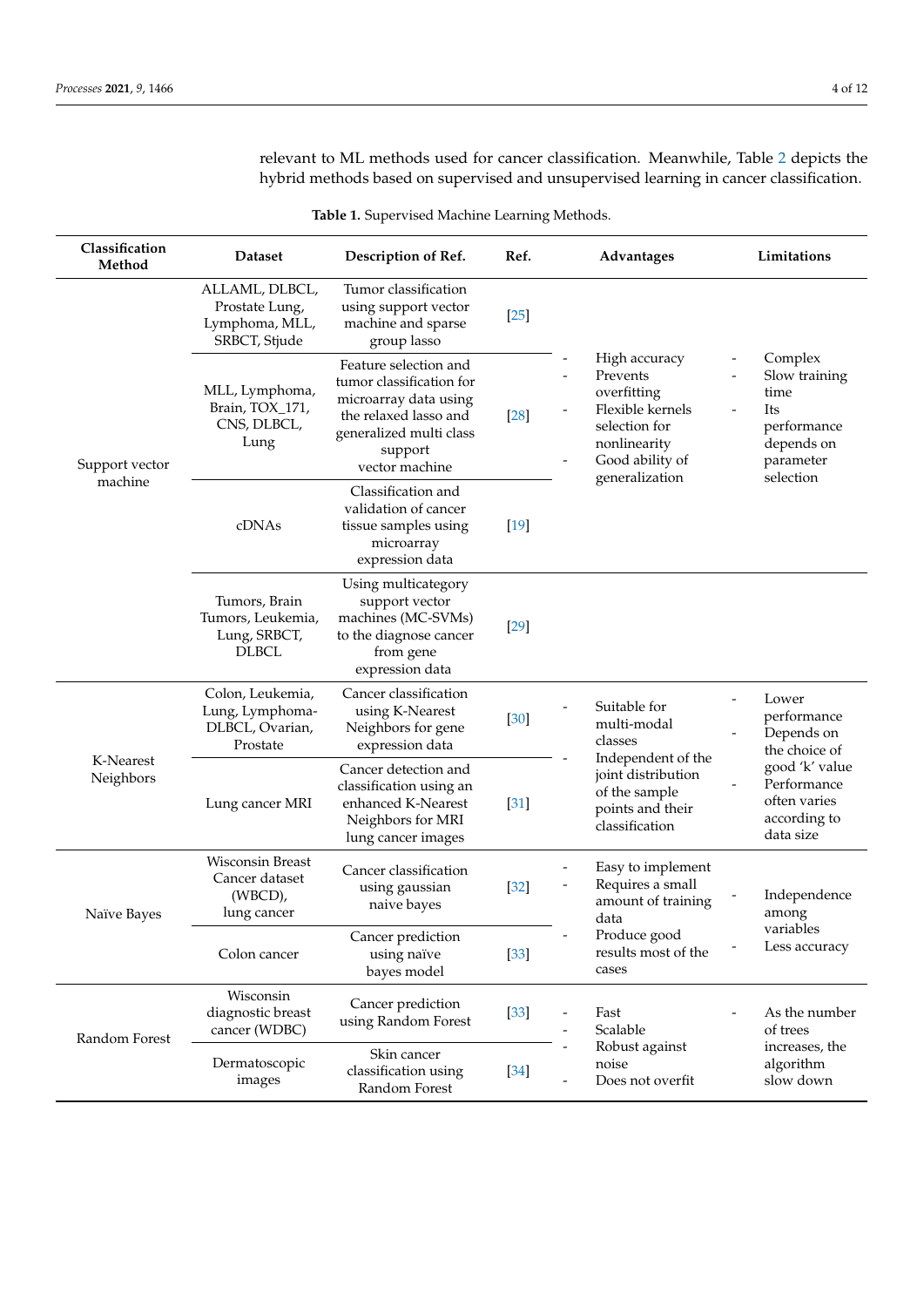<span id="page-4-0"></span>

| Classification<br>Method                                                                                                           | Dimension<br>Reduction<br>Method           | <b>Dataset</b>                                     | Description of<br>Ref.                                                                                                                 | Ref.   |                                          | Advantages                                                                                                           | Limitations                                                                                                                 |
|------------------------------------------------------------------------------------------------------------------------------------|--------------------------------------------|----------------------------------------------------|----------------------------------------------------------------------------------------------------------------------------------------|--------|------------------------------------------|----------------------------------------------------------------------------------------------------------------------|-----------------------------------------------------------------------------------------------------------------------------|
| Random Forest                                                                                                                      | K-means<br>algorithm                       | Colon cancer,<br>Lung cancer,<br>Prostate tumor    | A method of<br>combining<br>feature<br>selection<br>algorithm and<br>classification<br>algorithm using<br>K-means and<br>Random Forest | $[35]$ | $\qquad \qquad \blacksquare$             | Easy to<br>implement<br>Scales to large<br>data sets<br>Adapts easily<br>to new example                              | Selecting k<br>manually<br>Depends on<br>$\overline{\phantom{a}}$<br>initial values<br>Clustering<br>data of                |
| Nearest<br>Neighborhood,<br>Support Vector<br>Classifier, Nearest<br>Mean Classifier                                               |                                            | Skin cancer<br>images                              | Skin cancer<br>classification<br>using K-means<br>algorithm                                                                            | $[36]$ |                                          |                                                                                                                      | varying sizes<br>and density                                                                                                |
| Modified Back<br>Propagation<br>(MBP)                                                                                              | Principal<br>Component<br>Analysis (PCA)   | Ovarian, Colon,<br>Leukemia                        | Cancer<br>detection based<br>on microarray<br>data using PCA<br>and MBP                                                                | $[37]$ |                                          | Removes<br>Correlated<br>Features<br>Efficient<br>performance<br>Reduces<br>overfitting<br>Improves<br>visualization | Independent<br>variables<br>become less<br>interpretable<br>Requires Data<br>standardiza-<br>tion<br>Loss of<br>information |
| Support vector<br>machine-<br><b>Recursive Feature</b><br>Elimination<br>(SVM-RFE)                                                 |                                            | Leukemia,<br>Colon, Breast<br>Cancer               | Gene selection<br>using PCA for<br>cancer<br>classification                                                                            | $[38]$ |                                          |                                                                                                                      |                                                                                                                             |
| k-nearest<br>neighbor (k-NN),<br>artificial neural<br>network (ANN),<br>radial basis<br>function neural<br>network<br>(RBFNN), SVM | Independent<br>Component<br>Analysis (ICA) | Wisconsin<br>diagnostic<br>breast cancer<br>(WDBC) | Feature<br>reduction using<br>ICA for breast<br>cancer<br>detection                                                                    | $[39]$ | High<br>$\overline{\phantom{a}}$         | Efficient<br>computation<br>performance for                                                                          | Require more<br>computa-<br>tional for<br>decomposi-                                                                        |
| Kernel SVM<br>(KSVM)                                                                                                               |                                            | Brain tumor<br>MRI                                 | Brain tumor<br>detection and<br>classification in<br>MR images<br>using ICA and<br><b>KSVM</b>                                         | [40]   |                                          | large data sized                                                                                                     | tion                                                                                                                        |
| Hidden Markov<br>model (HMM)                                                                                                       | Scale Invariant<br>Feature<br>Transform    | Brain tumor<br><b>MRI</b>                          | Brain tumor<br>segmentation<br>and<br>classification<br>based on HMM                                                                   | $[41]$ |                                          | Strong<br>statistical bases<br>Efficient<br>performance<br>Can handle                                                | Requires<br>training using<br>annotated                                                                                     |
|                                                                                                                                    | Singular Value<br>Decomposition<br>(SVD)   | Brain tumor<br><b>MRI</b>                          | Brain tumor<br>segmentation<br>using HMRF                                                                                              | $[42]$ | variations in<br>the record<br>structure | data                                                                                                                 |                                                                                                                             |

**Table 2.** Hybrid of supervised learning and unsupervised learning methods.

## *4.1. Supervised Learning (SL)*

SL is the most common technique for classification problems [\[43\]](#page-11-1). The supervised classification algorithms aim at categorizing data from prior information. The class of each test data is determined by joining the features and finding patterns from the training data [\[3\]](#page-9-2). Classification involves two phases: (1) a classification algorithm is applied to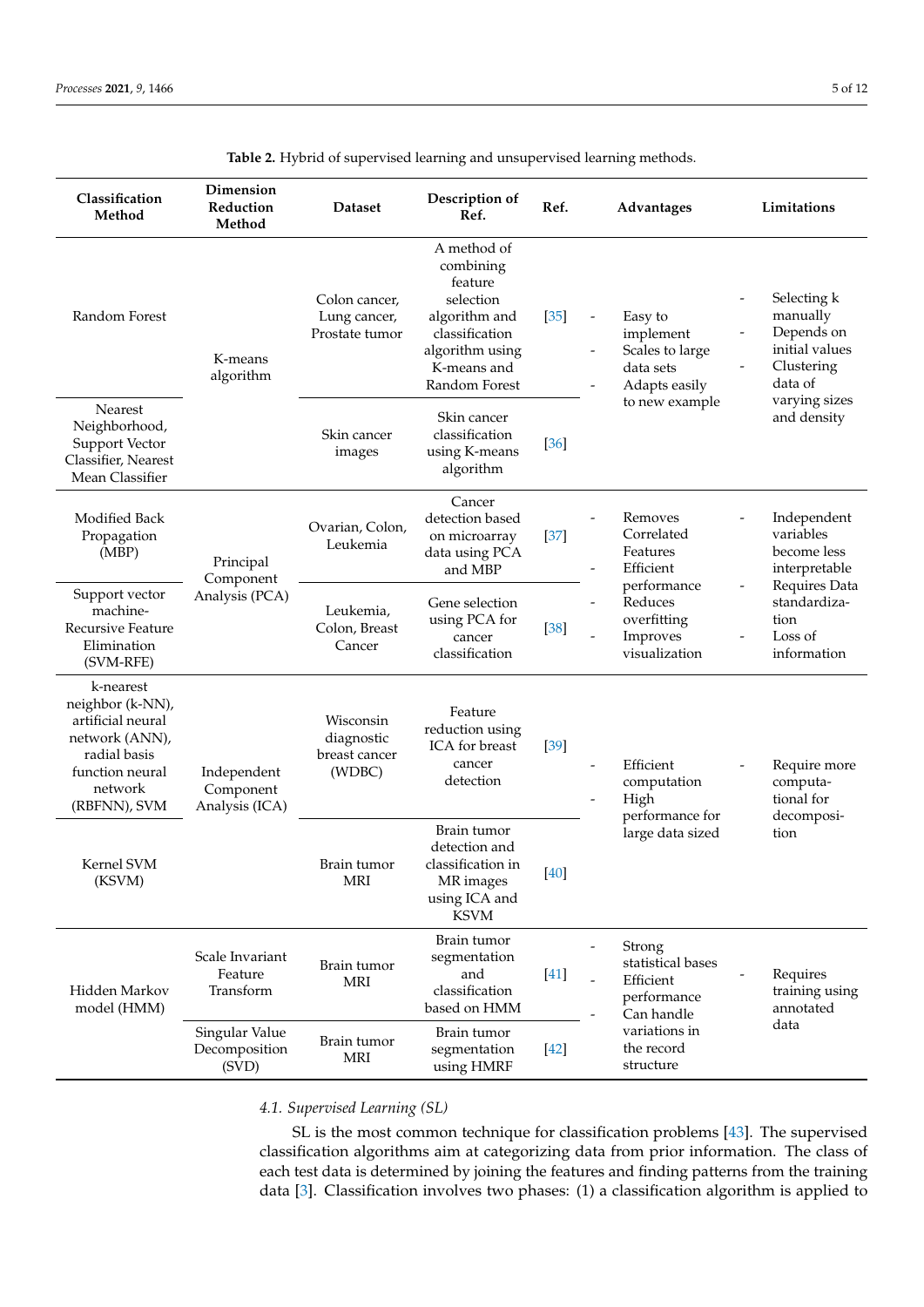the training dataset (2) the model extracted is validated to a test dataset to evaluate the performance of the model and accuracy.

Huo [\[25\]](#page-10-12) proposed a new method for tumor classification based on the gene's sparse characteristics in gene expression data. The authors have proposed a method that combines both Kruskal–Wallis rank sum test (KW) and sparse group lasso (SGL) for tumor classification. Firstly, this method uses KW for initial selection to remove some redundant genes. Secondly, it uses SGL for further selection to reduce feature genes, and finally, it uses a support vector machine for tumor classification. The author indicated that the proposed method had better performance compared to other methods, such as KNN, Naïve bayes, and Random forest. This proposed method had produced high accuracy with fewer feature genes. Kang [\[28\]](#page-10-15) proposed a new method for tumor classification via relaxed Lasso and generalized multi-class support vector machine (rL-GenSVM). GenSVM uses regularization parameters to avoid overfitting, reaching high accuracy with fewer feature genes. The optimal parameters for GenSVM are determined by a grid search of 10-fold cross-validation. The results showed that the average accuracy of the GenSVM achieves 4% higher than other classifiers based on the advantages of regularization parameters and radial basis kernel function.

Furthermore, Ayyad [\[30\]](#page-10-17) proposed a Modified k-nearest neighbor (MKNN) for gene expression cancer classification. Based on KNN, the proposed technique makes use of a new weighting strategy. Six well-known microarray datasets were tested, and the results showed that the classification performance of this technique had increased effectively and time efficiency. Thamilselvan [\[31\]](#page-10-18) proposed an enhanced K-nearest neighbor (EKNN) for cancer detection and classification in MRI lung cancer images. This proposed method was conducted in 3 stages: the first stage, the morphological method was used in preprocessing to improve the quality of the images, the second stage, the EKNN method was used for identifying cancer, and finally, classifying the images as benign and malignant. The proposed method showed higher accuracy of 97% compared to other methods in image classification. It also produced better results, processing time in 3 s, low misclassification rates, and minimum neighbor distance of 0.20889.

In a study by Kamel [\[32\]](#page-10-19), the authors proposed a Naïve Bayes algorithm based on Gaussian distribution for cancer classification. The algorithm was tested on two datasets, the Wisconsin Breast Cancer (WBCD) dataset, and the lung cancer dataset. The proposed work used z-score normalization to identify the inefficient value of attributes in the classification that deserved to be zero. The results showed that the proposed work achieved an accuracy of 98% for breast cancer and 90% for lung cancer. Salmi [\[33\]](#page-10-20) proposed Naïve Bayes model for colon cancer prediction. The authors showed that the proposed model could, therefore, achieve higher classification accuracy and less complexity. In particular, it achieved 95.24% classification accuracy and could, therefore, be an efficient analysis tool.

Octaviani [\[44\]](#page-11-2) proposed a Random Forest classification for predicting breast cancer data. The proposed method was applied to achieve more accurate and reliable classification performance on cancer microarray data. The data consists of benign and malignant classes. The result showed in this study achieved more than 99% accuracy for the training data. The authors also stated that the proposed method could thus provide more accurate decisions to help the doctors. Nandhini [\[34\]](#page-10-21) proposed a classification method of skin cancer using Random Forest. The proposed method was applied for classifying skin lesions of seven different types using dermatoscopic images. The result showed that the proposed method achieved 97.3% accuracy on the training dataset.

Very recently, several techniques have been proposed based on supervised learning in cancer classifications [\[17](#page-10-1)[,45](#page-11-3)[–53\]](#page-11-4). From the literature, most of the research is focusing on feature selection as well as cancer classification. The Naïve Bayes (NB) classifier has been applied to classified valvular heart disease. The feature selection based on correlation (CFS) was introduced in [\[45\]](#page-11-3) to select the informative gene of atrial fibrillation (AF) from multiomics data. The proposed method is accurately classified AF from the valvular heart disease dataset with a precision of 87.5% and AUC of 0.995. Research on identifying biomarkers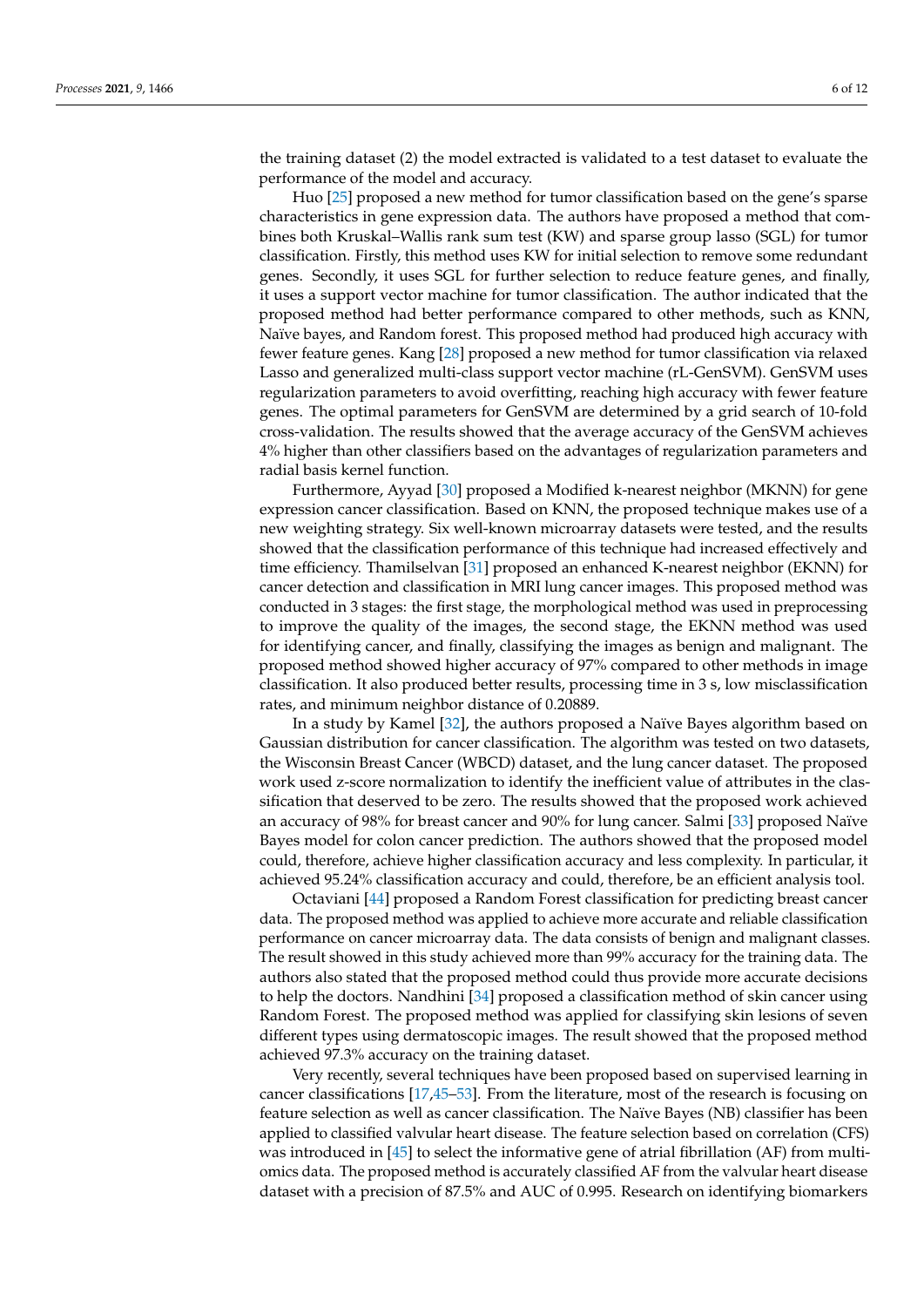that contribute to the disease and cancer are increasing in recent years. Colorectal cancer (CRC) is also the most widely studied in bioinformatics.

Recent work has applied feature selection techniques and machine learning to identify the CRC biomarkers. The Cancer Genome Atlas (TCGA) data are used to perform computational analysis to identify sex-specific biomarkers [\[46\]](#page-11-5). On the other hand, several machine learning techniques such as SVM, Random Forest, k-nearest neighbors, and naïve Bayesian tools have been used for the classification and identification of diagnostic markers for major depressive disorder (MDD) [\[48\]](#page-11-6). The finding shows that the SVM classifier performed better compared to others in terms of classification accuracy, thus distinguishing MDD samples from healthy, and yielded with an AUC of 0.78. In predicting biomarkers from liver metastasis, several machine learning algorithms were performed, namely logistic regression, Random Forest, SVM, neural network, and CatBoost. Based on the comparative experimental result, the CatBoost algorithm achieved the highest accuracy compared to other algorithms with 99% accuracy. The model was constructed based on 33 informative genes selected from CatBoost algorithm.

scRNA-seq or single-cell RNA sequencing is vital in biomedical research. The work in [\[50\]](#page-11-7) proposed several classifiers to identify 21 types of cancer and normal tissues using scRNA-seq data. The comparison of machine learning methods was made using NN, kNN, and RF. Based on the result, the NN classifier performed better than other algorithms. Another NN was also introduced to predict biomarkers for disease phenotypes in early sages such as lung cancer [\[51\]](#page-11-8). There are many methods and techniques that have been applied using machine learning algorithms for cancer classifications. The classification accuracy is the main concern in the machine learning community. Therefore, work in [\[52\]](#page-11-9) introduced a procedure for classification using a noisy gene expression dataset. The main contribution was the modified dataset that can improve the accuracy using machine learning algorithms such as SVM, KNN, and Naïve Bayes. Besides cancer classification, other work using supervised machine learning algorithms to detect a DNA copy in cancel cells. The proposed tools called CNAPE are able to predict DNA copy in chromosomes and genes, which produce 80% accuracy.

In summary, many researchers are focusing on supervised machine learning algorithms to identify and predict biomarkers in cancer and disease datasets. SVM classifiers are most widely used and have shown good performance in this direction.

#### *4.2. Hybrid of Supervised and Unsupervised Learning (UL)*

Two major UL methods are clustering and principal component analysis (PCA) [\[22\]](#page-10-9). Clustering groups subjects with similar characteristics together into clusters [\[28\]](#page-10-15). K-means clustering, hierarchical clustering, and Gaussian mixture clustering are the most common clustering algorithms [\[4\]](#page-9-3). PCA is commonly used for dimension reduction to make easier and faster computations. PCA projects the data onto a few principal component (PC) directions without losing too much information about the subjects. In certain cases, PCA is first used to reduce data dimension and then used for clustering the subjects into groups.

Aydadenta [\[35\]](#page-10-22) proposed a method combining feature selection algorithm and classification algorithm using K-means and Random Forest. A clustering K-means algorithm was used to reduce redundancy in microarray data. The features in each cluster were ranked by applying the Relief algorithm. The results showed that for each dataset, namely colon cancer, lung cancer, and prostate tumor, the proposed method achieved 85.87%, 98.9%, and 89% accuracy, respectively. The authors stated that the accuracy of the proposed method was higher than the method without clustering using Random Forest. Mohd [\[36\]](#page-10-23) proposed a method for classifying two main skin type cancers (melanoma and non-melanoma) using K-means algorithm. In this study, a clustering K-means algorithm was used to segment the skin lesion. The features were extracted from the segmented images using local binary patterns and color percentiles and tested on different classifiers. The results of the proposed method showed good accuracy on different rates of classification.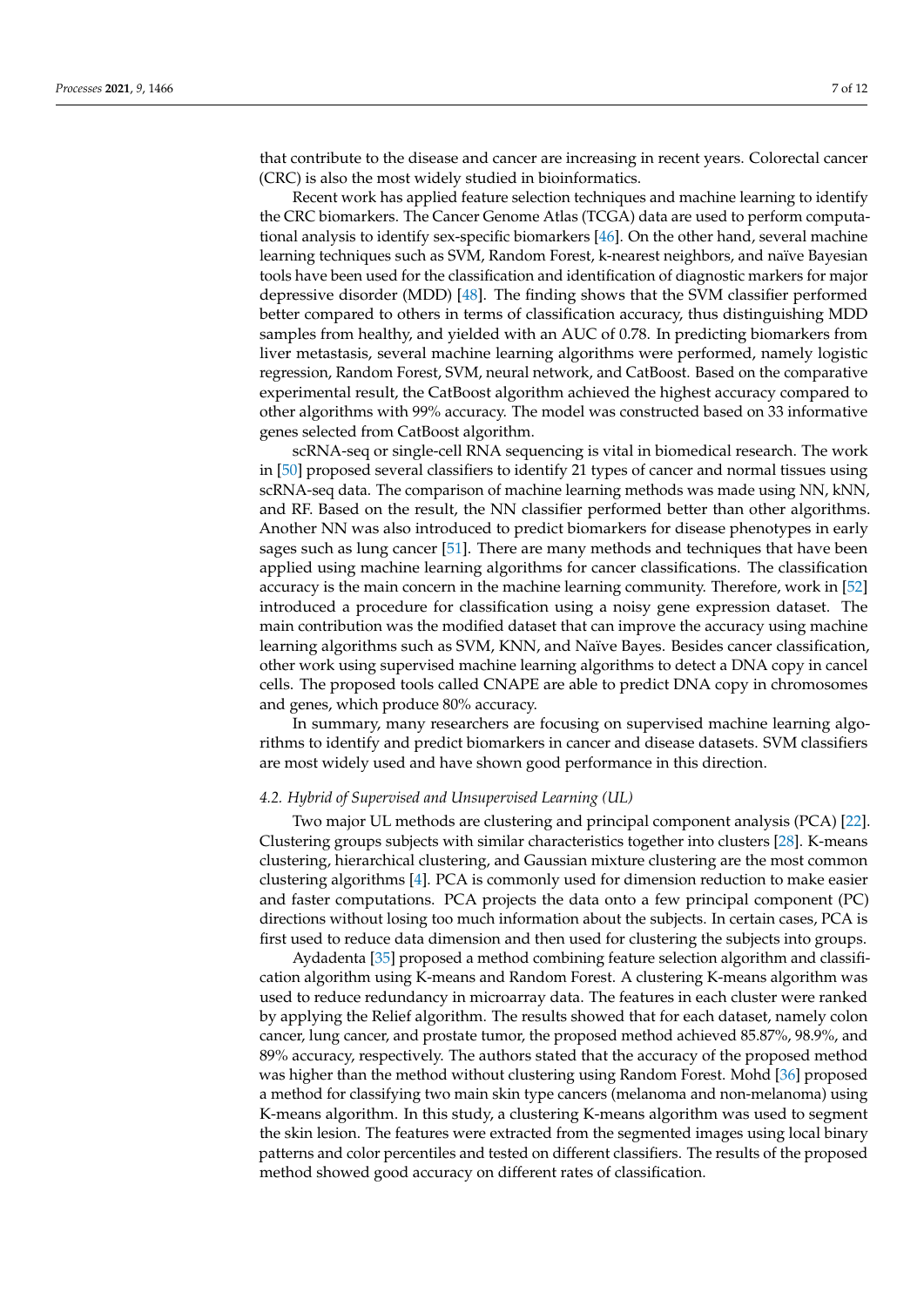In a study by Nurfalah [\[37\]](#page-10-24), the authors proposed a dimension reduction method and classification microarray data using PCA and MBP (modified backpropagation using conjugate gradient). For each dataset, including leukemia, ovarian, and colon cancer, the proposed method yielded 97.14%, 96%, and 76.92% accuracy, respectively. The study showed that PCA and MBP methods combination resulted in a faster training time than the conventional method of backpropagation. Kavitha [\[38\]](#page-10-25) proposed a gene selection method using PCA and a classification method using SVM-RFE based on cancer microarray data. The research showed that the combination of PCA and SVM-RFE resulted in high accuracy and low error rate compared with the SVM and SVM-RFE algorithms.

Mert [\[39\]](#page-10-26) proposed a feature reduction method using ICA on tumor classification as benign or malignant. The WDBC dataset dimension was reduced to one feature using ICA. The proposed method was evaluated using several classifiers, such as ANN, k-NN, RBFNN, and SVM. The results showed a slightly decreased accuracy with 30 original features except for RBFNN from 97.53%, 93.14%, and 95.25% to 90.5%, 91.03%, and 90.86%, respectively, while RBFNN increased from 87.17% to 90.49%. The sensitivity rates for the successfully detected malignant samples improved from 93.5% to 96.63% for RBFNN and from 96.07% to 97.47% for SVM, while the others have slightly decreased between 0.96% and 3.09%. This research showed that the proposed method improved the decision support system for diagnostic while reducing computational complexity. In [\[40\]](#page-10-27), the authors proposed a novel method for the detection and classification of benign and malignant tumors in MR images of the brain. This research used an anisotropic diffusion filter for preprocessing and an active contour model for segmentation. The features were extracted from the tumor MR images using the Daubechies wavelet. The feature vector dimensions were reduced using ICA. A trained SVM with different kernels as KSVM was used for the brain tumor classification. The results showed that the proposed method was effective and fast.

Sharma [\[41\]](#page-10-28) proposed a method of segmentation and classification based on HMM, which extracted the cancer portion from MRI images of brain cancer. HMM was used to classify abnormal and normal cells based on the properties of images by scanning, segmentation, and classification, and cancer boundary detection. The results showed that the proposed method performed better than the previous method in terms of PSNR, MSE, fault rate dust detection, and accuracy. Mirzaei [\[42\]](#page-11-0) proposed a method for brain tumor segmentation in MR images using the HMRF classifier, SVD feature extraction method, and wavelet image analysis. The results showed that the proposed method performed better in tumor detection on MR images of the brain.

In summary, these works applied in dimension reduction (feature selection/feature extraction) for cancer classification seem to be promising in terms of the scalability of cancer classification in large-scale models.

#### **5. Recent Deep Learning Methods in Cancer Research**

Deep learning (DL) algorithms and architectures nowadays attract a lot of attention in the scientific community and research globally. Deep learning is a subset of machine learning algorithms that utilize the advancement of neural networks. It operates by adding multiple hidden layers, the use of activation function, and hyper parameter optimization to process the input and produce the output. With this characteristic, the DL model becomes more complex and more advanced, which gives a lot of benefits to classification tasks. It is more capable of solving complex and large amounts of data compared to the traditional machine learning model. Recently, the application of deep learning has made a significant breakthrough in healthcare, particularly in medical image and cancer classification.

A lot of recent reviews and research are focusing on the deep learning applications applied in cancer diagnosis and prognosis and used genomics dataset [\[54](#page-11-10)[–60\]](#page-11-11). Research work in [\[54\]](#page-11-10) reviewed the application of DL in this field and also summarized its advantages. The authors not only discussed the current literature but also analyzed and recommended ways to advance in this direction. The partitioner or medical specialist is also concerned whether these DL technologies are now matured and ready to be used in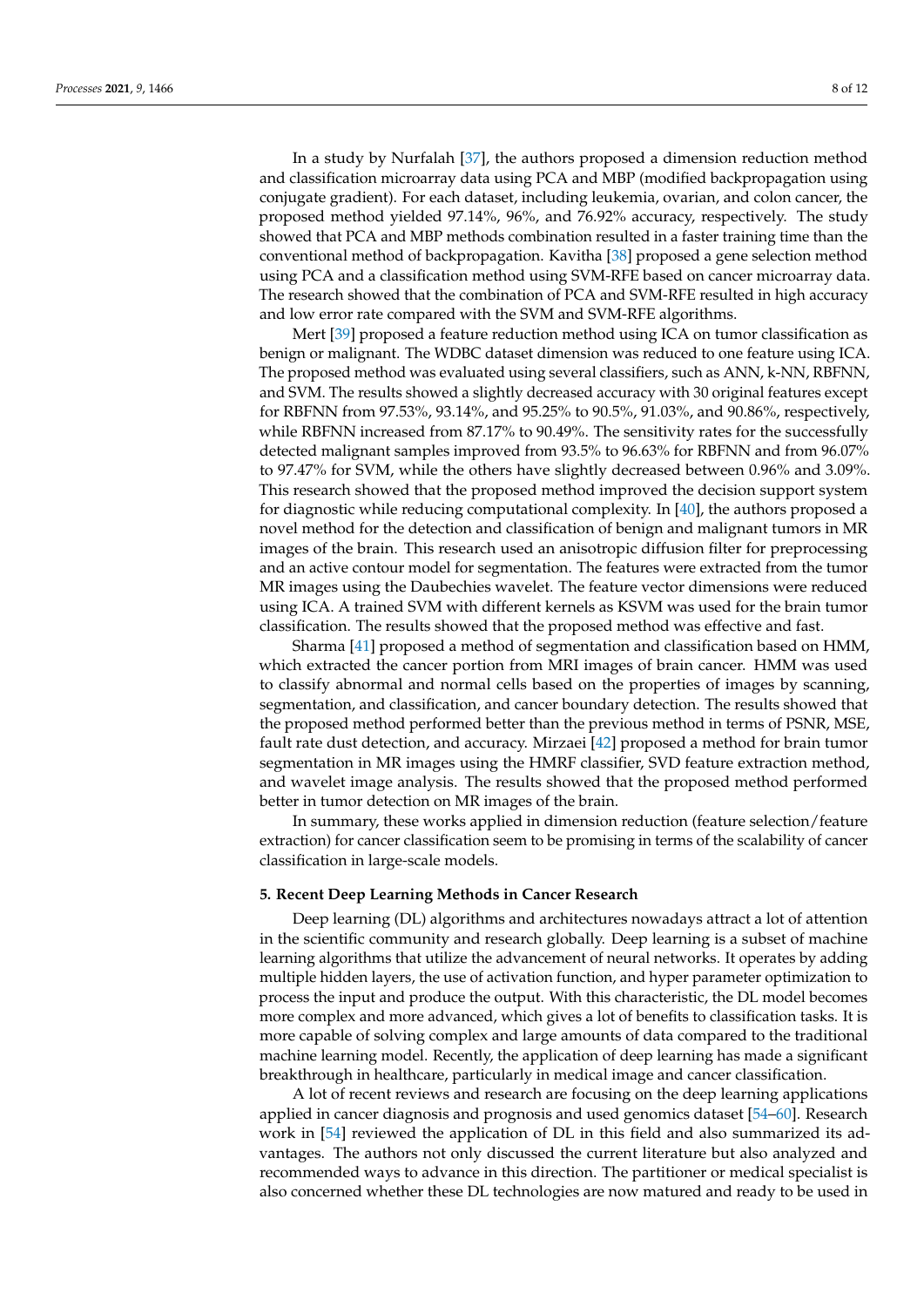genomics experiments. To address this issue, the work in [\[55\]](#page-11-12) provided a mini-review of the most distinguished DL model that is already matured in genomics research. The authors also discussed possible challenges and drawbacks and future research directions. The DL is a fast-growing field and accelerates the changes in genomics, especially when involving multimodal data analysis for precision medicine. One of the most used deep learning algorithms is based on the convolution layer. The convolution neural network (CNN) is one of the widely used in image classification. One comprehensive review has been conducted to summarize the usage of machine learning, particularly in DL, in solving medical imaging problems [\[56\]](#page-11-13). The results revealed that most of the used imaging datasets are based on MRI, CT, and radiography/mammography. Cancer and disease commonly tacked by DL are neurological and cancer diagnoses. A total of 35% of the research used DL in classification and segmentation. Another research used deep learning for classification the image of the histopathology of canine mammary tumors and also human breast cancer. The author proposed a framework based on VGGNet-16, and the result showed that the accuracy produced by the framework was 97% and 93% for binary classification using the breast cancer and CMT dataset, respectively.

A comparative study using ML and DL algorithms was conducted to analyze the performance of these algorithms in classifying cancer types using microarray gene expression data [\[57\]](#page-11-14). The study collected various gene expression datasets of breast, bladder, kidney, lung, and many other diseases and cancer. The comparison was made based on the most widely used algorithm, which is logistic regression and deep learning-based convolution neural network (CNN). The validation of the performance is based on *k*-fold cross-validation. The result shows that CNN is capable of producing 94.43% accuracy compared to traditional machine learning algorithms, with 90.6% accuracy. The interesting finding also shows that the parameter tuning process is not very significant in improving the algorithm accuracy. Two other recent studies also demonstrated that the application of DL for clustering [\[59\]](#page-11-15) and building a predictive model [\[58\]](#page-11-16) showed better performance compared to traditional machine learning algorithms, specifically in using multi-omics data for cancer studies.

## **6. Healthcare Dataset for Cancer Classification**

In the application of healthcare, AI algorithms need training on the basis of historical data generated from clinical activities, such as diagnosis, screening, and treatment. The historical data is fed to the algorithms to train and learn similar groups and correlations between features [\[4\]](#page-9-3). The major sources of health data include physicians notes, diagnostic imaging, and lab test results [\[5\]](#page-9-4). These data types have been used by most of the AI techniques in different cases during diagnosis. Specifically, in cancer classification, some of the cancer datasets used by the researchers are Breast Cancer Data Set and Breast Cancer Wisconsin Data Set from UCI Machine Learning Repository [\[32\]](#page-10-19), some publicly accessible datasets such as microarray data from Kent Ridge Bio-medical Data Set Repository [\[37\]](#page-10-24), and mini-MIAS database [\[61\]](#page-11-17).

## **7. Conclusions**

Classification problems in the gene expression dataset have largely been studied by researchers in the areas of machine learning and statistics. Recent progress tends to produce robust and advanced methods of classification in order to obtain high accuracy with fewer error rates and with reasonable computation times. Many researchers have proposed methods of cancer classification using various techniques, including traditional ML algorithms based on supervised, unsupervised, and also DL methods that have shown remarkable results. The traditional methods such as SVM and NN perform better compared to others in terms of classification accuracy. Due to the many available methods in this research, the issue of interpretability of the results may arise. With the complexity and high dimensionality of the gene expression data, interpretation of the accuracy from ML and DL methods is not enough. The black-box model such as NN is hard to interpret, especially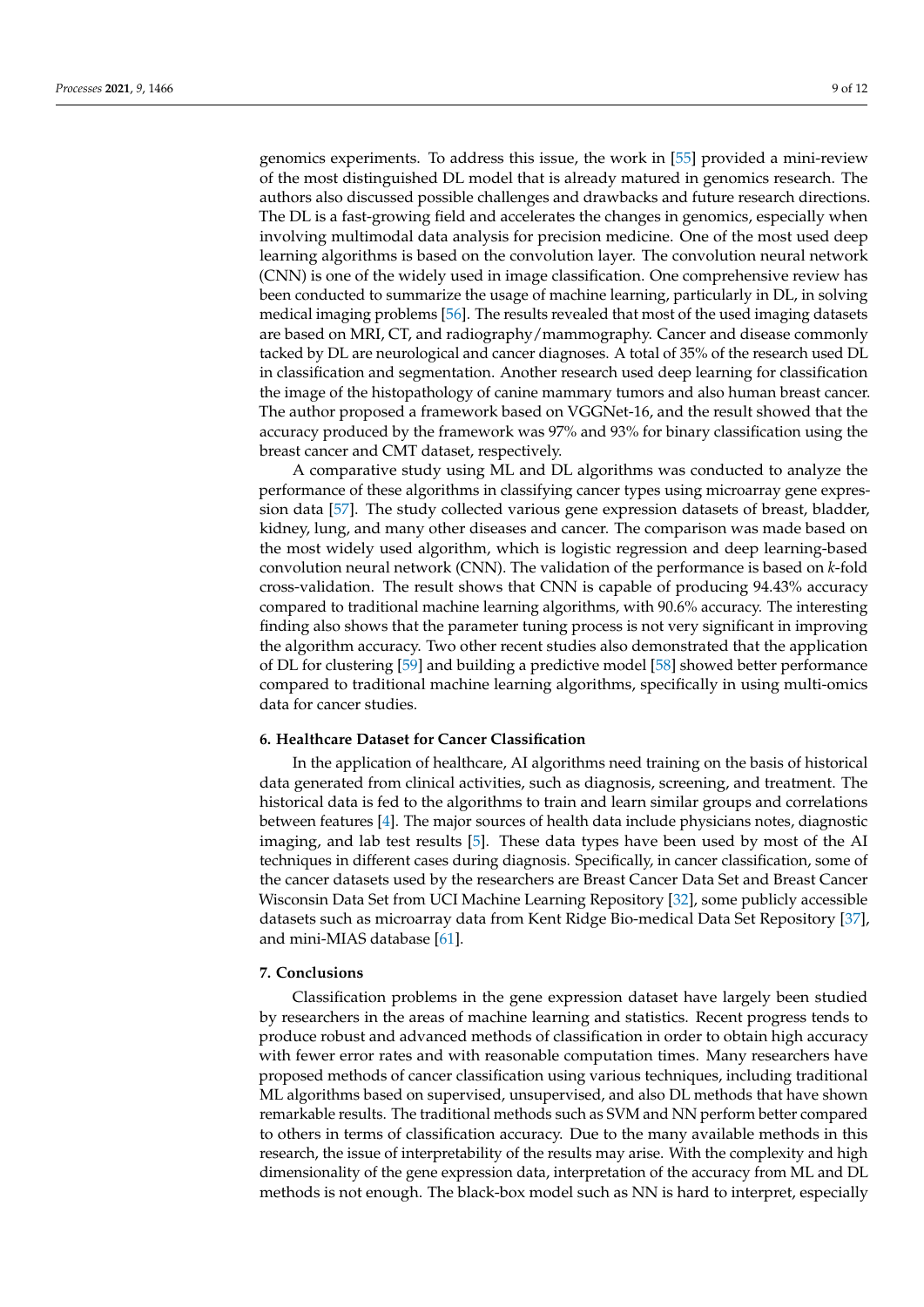when using the gene expression dataset as the input. Many other techniques can be further investigated to study the interpretation of the ML and DL methods for cancer classification, including local and global networks, visualization techniques, and many more. This will open up new possibilities of interpretation studies in cancer classification using ML and DL methods. The huge size of the dataset that is publicly available is also able to accelerate the research efforts. Furthermore, gene expression data based on single-cell RNA sequencing (scRNA-seq) show a promising direction to identify biomarkers that contributes to the cancerous genes. More efforts are still needed to this end, especially when dealing with heterogeneous datasets and multi-class data types. In terms of classification, supervised and DL methods are considered as great interests in this direction. Thus, continued effort is still needed to obtain more robust cancer classification methods in the future.

**Author Contributions:** Conceived the research, A.U.M., Conceptual, M.A.R., N.A.S.; validation, M.S.M., H.W.N.; formal analysis, N.A.S., N.S.N.I., N.B.A.W.; resources A.U.M., M.A.R.; writingoriginal draft preparation, A.U.M.; writing-review and editing, N.A.S., M.A.R., N.S.N.I.; supervision, M.A.R., N.A.S.; funding acquisition, N.A.S. All authors have read and agreed to the published version of the manuscript.

**Funding:** This research was funded by Ministry of Higher Education under Fundamental Research Grant Scheme-RACER, Grant number: RACER/1/2019/ICT02/UMP//3) and Universiti Malaysia Pahang under RDU scheme (Grant number: RDU192624).

**Institutional Review Board Statement:** Not applicable.

**Informed Consent Statement:** Not applicable.

**Data Availability Statement:** Data are contained within the article.

**Acknowledgments:** This work was supported by the Ministry of Higher Education under Fundamental Research Grant Scheme-RACER (Grant number: RACER/1/2019/ICT02/UMP//3) and Universiti Malaysia Pahang under RDU scheme (Grant number: RDU192624).

**Conflicts of Interest:** The authors declare no conflict of interest.

#### **References**

- <span id="page-9-0"></span>1. Deepashri, K.S.; Kamath, A. Survey on Techniques of Data Mining and its Applications. *Int. J. Emerg. Res. Manag. Technol.* **2017**, *6*, 198–201.
- <span id="page-9-1"></span>2. Kourou, K.; Exarchos, T.P.; Exarchos, K.P.; Karamouzis, M.V.; Fotiadis, D.I. Machine learning applications in cancer prognosis and prediction. *Comput. Struct. Biotechnol. J.* **2015**, *13*, 8–17. [\[CrossRef\]](http://doi.org/10.1016/j.csbj.2014.11.005)
- <span id="page-9-2"></span>3. Singh, A.; Thakur, N.; Sharma, A. A review of supervised machine learning algorithms. In Proceedings of the 2016 3rd International Conference on Computing for Sustainable Global Development (INDIACom), New Delhi, India, 16–18 March 2016; pp. 1310–1315.
- <span id="page-9-3"></span>4. Jiang, F.; Jiang, Y.; Zhi, H.; Dong, Y.; Li, H.; Ma, S.; Wang, Y.; Dong, Q.; Shen, H.; Wang, Y. Artificial intelligence in healthcare: Past, present and future. *Stroke Vasc. Neurol.* **2017**, *2*, 230–243. [\[CrossRef\]](http://doi.org/10.1136/svn-2017-000101) [\[PubMed\]](http://www.ncbi.nlm.nih.gov/pubmed/29507784)
- <span id="page-9-4"></span>5. Alloghani, M.; Al-Jumeily, D.; Aljaaf, A.J.; Khalaf, M.; Mustafina, J.; Tan, S.Y. The Application of Artificial Intelligence Technology in Healthcare: A Systematic Review. In *International Conference on Applied Computing to Support Industry: Innovation and Technology*; Springer: Cham, Switzerland, 2020. [\[CrossRef\]](http://doi.org/10.1007/978-3-030-38752-5_20)
- <span id="page-9-5"></span>6. Murali, N.; Sivakumaran, N. Review Article Artificial Intelligence in Healthcare—A Review. *Int. J. Modern Comput. Inf. Commun. Technol.* **2018**, *1*, 103–110.
- <span id="page-9-6"></span>7. Libbrecht, M.W.; Noble, W.S. Machine learning applications in genetics and genomics. *Nat. Rev. Genet.* **2015**, *16*, 321–332. [\[CrossRef\]](http://doi.org/10.1038/nrg3920)
- 8. Chicco, D. Ten quick tips for machine learning in computational biology. *BioData Min.* **2017**, *10*, 1–17. [\[CrossRef\]](http://doi.org/10.1186/s13040-017-0155-3) [\[PubMed\]](http://www.ncbi.nlm.nih.gov/pubmed/29234465)
- <span id="page-9-7"></span>9. Goldenberg, S.L.; Nir, G.; Salcudean, S.E. A new era: Artificial intelligence and machine learning in prostate cancer. *Nat. Rev. Urol.* **2019**, *16*, 391–403. [\[CrossRef\]](http://doi.org/10.1038/s41585-019-0193-3)
- <span id="page-9-9"></span>10. Petegrosso, R.; Li, Z.; Kuang, R. Machine learning and statistical methods for clustering single-cell RNA-sequencing data. *Brief. Bioinform.* **2019**, *21*, 1209–1223. [\[CrossRef\]](http://doi.org/10.1093/bib/bbz063) [\[PubMed\]](http://www.ncbi.nlm.nih.gov/pubmed/31243426)
- <span id="page-9-10"></span>11. Qi, R.; Ma, A.; Ma, Q.; Zou, Q. Clustering and classification methods for single-cell RNA-sequencing data. *Brief. Bioinform.* **2019**, *21*, 1196–1208. [\[CrossRef\]](http://doi.org/10.1093/bib/bbz062)
- <span id="page-9-8"></span>12. Arora, I.; Tollefsbol, T.O. Computational methods and next-generation sequencing approaches to analyze epigenetics data: Profiling of methods and applications. *Methods* **2021**, *187*, 92–103. [\[CrossRef\]](http://doi.org/10.1016/j.ymeth.2020.09.008) [\[PubMed\]](http://www.ncbi.nlm.nih.gov/pubmed/32941995)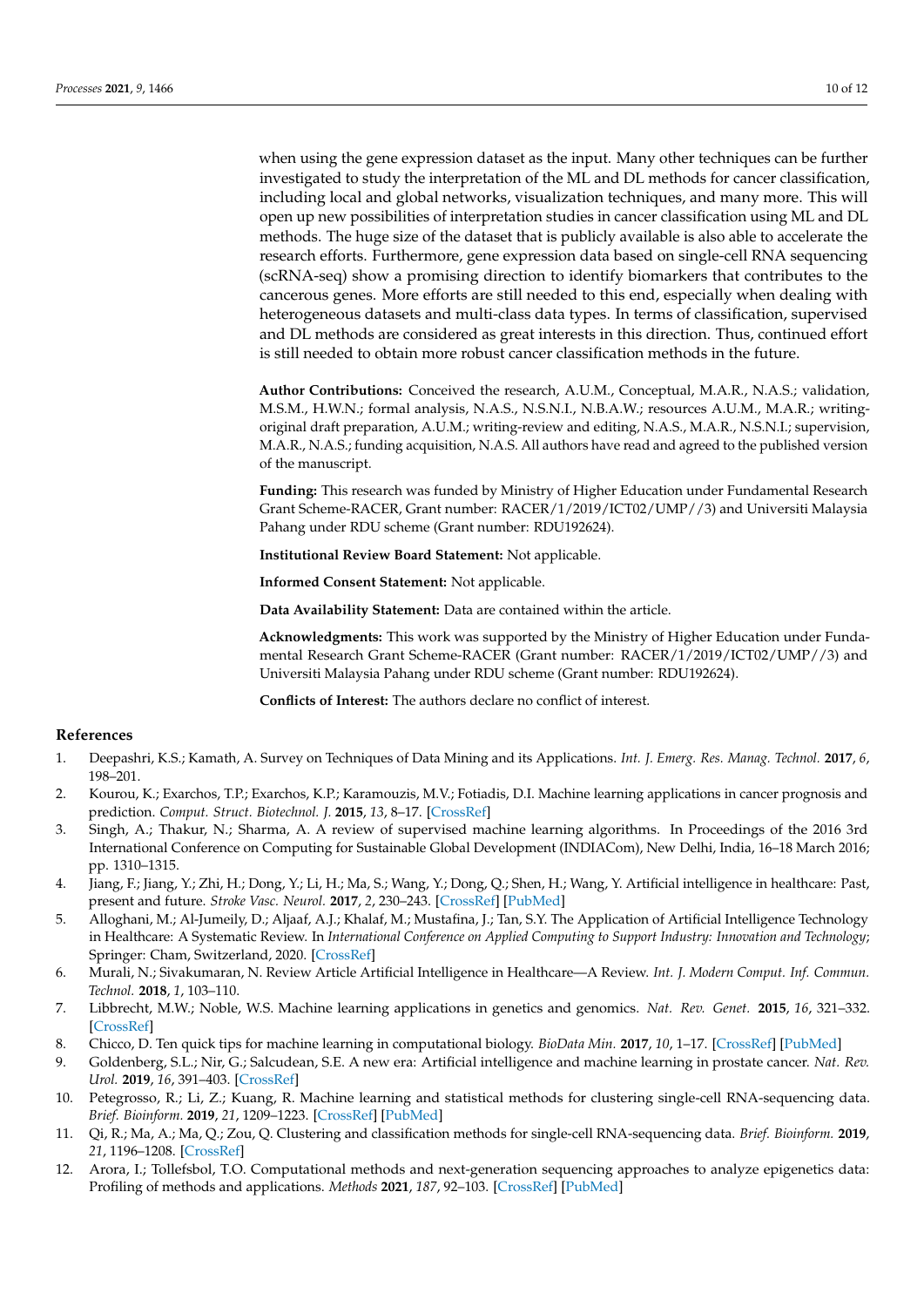- <span id="page-10-2"></span>13. Zielinski, J.M.; Luke, J.J.; Guglietta, S.; Krieg, C. High Throughput Multi-Omics Approaches for Clinical Trial Evaluation and Drug Discovery. *Front. Immunol.* **2021**, *12*, 1–10. [\[CrossRef\]](http://doi.org/10.3389/fimmu.2021.590742)
- <span id="page-10-3"></span>14. Koteluk, O.; Wartecki, A.; Mazurek, S.; Kołodziejczak, I.; Mackiewicz, A. How do machines learn? Artificial intelligence as a new era in medicine. *J. Pers. Med.* **2021**, *11*, 32. [\[CrossRef\]](http://doi.org/10.3390/jpm11010032) [\[PubMed\]](http://www.ncbi.nlm.nih.gov/pubmed/33430240)
- <span id="page-10-4"></span>15. Avanzo, M.; Trianni, A.; Botta, F.; Talamonti, C.; Stasi, M.; Iori, M. Artificial intelligence and the medical physicist: Welcome to the machine. *Appl. Sci.* **2021**, *11*, 1691. [\[CrossRef\]](http://doi.org/10.3390/app11041691)
- <span id="page-10-0"></span>16. Yousef, M.; Kumar, A.; Bakir-Gungor, B. Application of biological domain knowledge based feature selection on gene expression data. *Entropy* **2021**, *23*, 2. [\[CrossRef\]](http://doi.org/10.3390/e23010002)
- <span id="page-10-1"></span>17. Hamzeh, O.; Alkhateeb, A.; Zheng, J.; Kandalam, S.; Rueda, L. Prediction of tumor location in prostate cancer tissue using a machine learning system on gene expression data. *BMC Bioinform.* **2020**, *21*, 1–10. [\[CrossRef\]](http://doi.org/10.1186/s12859-020-3345-9)
- <span id="page-10-5"></span>18. Pabby, G.; Kumar, N. A Review on Artificial Intelligence, Challenges Involved & Its Applications. *Int. J. Adv. Res. Comput. Eng. Technol.* **2017**, *6*, 1569–1573.
- <span id="page-10-6"></span>19. Furey, T.S.; Cristianini, N.; Duffy, N.; Bednarski, D.W.; Schummer, M.; Haussler, D. Support vector machine classification and validation of cancer tissue samples using microarray expression data. *Bioinformatics* **2000**, *16*, 906–914. [\[CrossRef\]](http://doi.org/10.1093/bioinformatics/16.10.906)
- <span id="page-10-7"></span>20. Inza, I.; Larrañaga, P.; Blanco, R.; Cerrolaza, A.J. Filter versus wrapper gene selection approaches in DNA microarray domains. *Artif. Intell. Med.* **2004**, *31*, 91–103. [\[CrossRef\]](http://doi.org/10.1016/j.artmed.2004.01.007)
- <span id="page-10-8"></span>21. Saeys, Y.; Inza, I.; Larrañaga, P. A review of feature selection techniques in bioinformatics. *Bioinformatics* **2007**, *23*, 2507–2517. [\[CrossRef\]](http://doi.org/10.1093/bioinformatics/btm344)
- <span id="page-10-9"></span>22. Dey, A. Machine Learning Algorithms: A Review. *Int. J. Comput. Sci. Inf. Technol.* **2016**, *7*, 1174–1179.
- <span id="page-10-10"></span>23. Bhola, A.; Tiwari, A.K. Machine Learning Based Approaches for Cancer Classification Using Gene Expression Data. *Mach. Learn. Appl. An Int. J.* **2015**, *2*, 1–12. [\[CrossRef\]](http://doi.org/10.5121/mlaij.2015.2401)
- <span id="page-10-11"></span>24. Ray, R.; Abdullah, A.A.; Mallick, D.K. Classification of Benign and Malignant Breast Cancer using Supervised Machine Learning Algorithms Based on Image and Numeric Datasets Classification of Benign and Malignant Breast Cancer using Supervised Machine Learning Algorithms Based on Image and Nume. *Int. Conf. Biomed. Eng.* **2019**. [\[CrossRef\]](http://doi.org/10.1088/1742-6596/1372/1/012062)
- <span id="page-10-12"></span>25. Huo, Y.; Xin, L.; Kang, C.; Wang, M.; Ma, Q.; Yu, B. SGL-SVM: A novel method for tumor classification via support vector machine with sparse group Lasso. *J. Theor. Biol.* **2020**, *486*. [\[CrossRef\]](http://doi.org/10.1016/j.jtbi.2019.110098) [\[PubMed\]](http://www.ncbi.nlm.nih.gov/pubmed/31786183)
- <span id="page-10-13"></span>26. Remli, M.A.; Daud, K.M.; Nies, H.W.; Mohamad, M.S.; Deris, S.; Omatu, S.; Kasim, S.; Sulong, G. K-means clustering with infinite feature selection for classification tasks in gene expression data. In *International Conference on Practical Applications of Computational Biology & Bioinformatics*; Springer: Cham, Switzerland, 2017; Volume 616, pp. 50–57.
- <span id="page-10-14"></span>27. Sinaga, K.P.; Yang, M.-S. Unsupervised K-Means Clustering Algorithm. *IEEE Access* **2020**, *8*, 80716–80727. [\[CrossRef\]](http://doi.org/10.1109/ACCESS.2020.2988796)
- <span id="page-10-15"></span>28. Kang, C.; Huo, Y.; Xin, L.; Tian, B.; Yu, B. Feature selection and tumor classification for microarray data using relaxed Lasso and generalized multi-class support vector machine. *J. Theor. Biol.* **2019**, *463*, 77–91. [\[CrossRef\]](http://doi.org/10.1016/j.jtbi.2018.12.010)
- <span id="page-10-16"></span>29. Statnikov, A.; Aliferis, C.F.; Tsamardinos, I.; Hardin, D.; Levy, S. A comprehensive evaluation of multicategory classification methods for microarray gene expression cancer diagnosis. *Bioinformatics* **2005**, *21*, 631–643. [\[CrossRef\]](http://doi.org/10.1093/bioinformatics/bti033)
- <span id="page-10-17"></span>30. Ayyad, S.M.; Saleh, A.I.; Labib, L.M. Gene expression cancer classification using modified K-Nearest Neighbors technique. *BioSystems* **2019**, *176*, 41–51. [\[CrossRef\]](http://doi.org/10.1016/j.biosystems.2018.12.009) [\[PubMed\]](http://www.ncbi.nlm.nih.gov/pubmed/30611843)
- <span id="page-10-18"></span>31. Thamilselvan, P.; Sathiaseelan, J.G.R. An enhanced k nearest neighbor method to detecting and classifying MRI lung cancer images for large amount data. *Int. J. Appl. Eng. Res.* **2016**, *11*, 4223–4229.
- <span id="page-10-19"></span>32. Kamel, H.; Abdulah, D.; Al-Tuwaijari, J.M. Cancer Classification Using Gaussian Naive Bayes Algorithm. In Proceedings of the 2019 International Engineering Conference (IEC), Erbil, Iraq, 23–25 June 2019; pp. 165–170. [\[CrossRef\]](http://doi.org/10.1109/IEC47844.2019.8950650)
- <span id="page-10-20"></span>33. Salmi, N.; Rustam, Z. Naïve Bayes Classifier Models for Predicting the Colon Cancer. *IOP Conf. Ser. Mater. Sci. Eng.* **2019**, *546*. [\[CrossRef\]](http://doi.org/10.1088/1757-899X/546/5/052068)
- <span id="page-10-21"></span>34. Nandhini, S.; Sofiyan, M.A.; Kumar, S.; Afridi, A. Skin Cancer Classification using Random Forest. *Int. J. Manag. Humanit.* **2019**, *4*, 39–42. [\[CrossRef\]](http://doi.org/10.35940/ijmh.C0434.114319)
- <span id="page-10-22"></span>35. Aydadenta, H.; Adiwijaya, A. A clustering approach for feature selection in microarray data classification using random forest. *J. Inf. Process. Syst.* **2018**, *14*, 1167–1175. [\[CrossRef\]](http://doi.org/10.3745/JIPS.04.0087)
- <span id="page-10-23"></span>36. Mohd, A.; Ram, G.K.; Shafeeq, A. Skin cancer classification using K-means clustering. *Int. J. Tech. Res. Appl.* **2017**, *5*, 62–65.
- <span id="page-10-24"></span>37. Nurfalah, A.; Adiwijaya; Suryani, A.A. Cancer detection based on microarray data classification using PCA and modified back propagation. *Far East J. Electron. Commun.* **2016**, *16*, 269–281. [\[CrossRef\]](http://doi.org/10.17654/EC016020269)
- <span id="page-10-25"></span>38. Kavitha, K.R.; Ram, A.V.; Anandu, S.; Karthik, S.; Kailas, S.; Arjun, N.M. PCA-based gene selection for cancer classification. In Proceedings of the 2018 IEEE International Conference on Computational Intelligence and Computing Research (ICCIC), Madurai, India, 13–15 December 2018. [\[CrossRef\]](http://doi.org/10.1109/ICCIC.2018.8782337)
- <span id="page-10-26"></span>39. Mert, A.; Kiliç, N.; Bilgili, E.; Akan, A. Breast cancer detection with reduced feature set. *Comput. Math. Methods Med.* **2015**, *2015*. [\[CrossRef\]](http://doi.org/10.1155/2015/265138)
- <span id="page-10-27"></span>40. Sandhya, G.; Giri, K.; Savitri, S. A novel approach for the detection of tumor in MR images of the brain and its classification via independent component analysis and kernel support vector machine. *Imaging Med.* **2017**, *9*, 33–44.
- <span id="page-10-28"></span>41. Sharma, S.; Rattan, M. An Improved Segmentation and Classifier Approach Based on HMM for Brain Cancer Detection. *Open Biomed. Eng. J.* **2019**. [\[CrossRef\]](http://doi.org/10.2174/1874120701913010033)